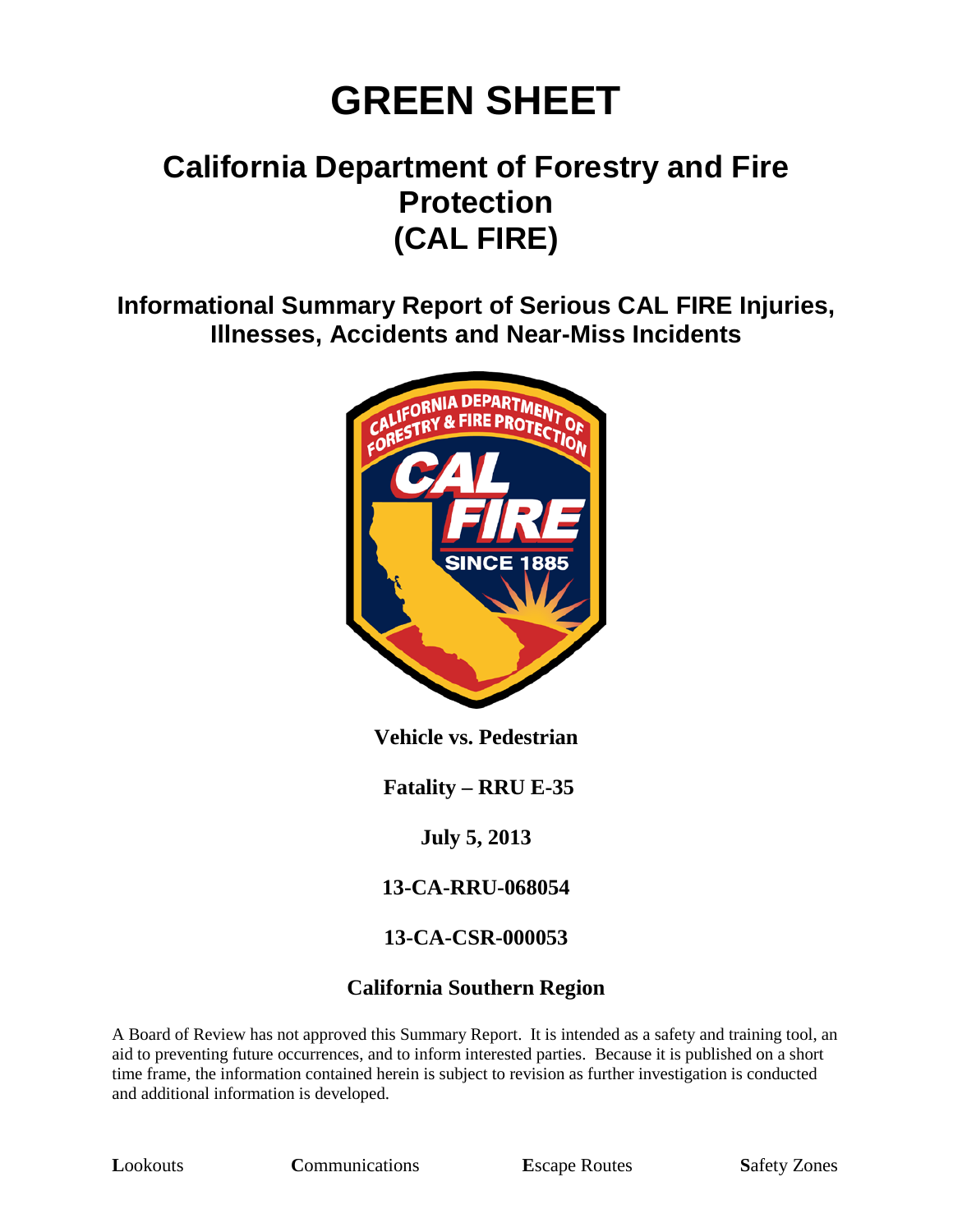RRU E-35 Green Sheet Page 2 of 4

## **SUMMARY**

On the Morning of Friday, July 5, 2013 Riverside County Fire Engine 35 (E-35) was parked on the right shoulder of Monterey Avenue onramp to eastbound Interstate 10 (I-10) in the City of Palm Desert. A vehicle traveling down the onramp struck and fatally injured the Fire Apparatus Engineer-Paramedic (FAE-P).

### **CONDITIONS**

| <b>Thousand Palms RAWS:</b> | N 33° 49' 26,436" W 116° 23' 46.896"                                                       |
|-----------------------------|--------------------------------------------------------------------------------------------|
| Orientation to incident:    | Northwest approximately 1 mile                                                             |
| Date/Time:                  | July 5, 2013 0935                                                                          |
| Temperature:                | $87^\circ$ F                                                                               |
| <b>Relative Humidity:</b>   | 25%                                                                                        |
| Wind Speed/Direction:       | 2 mph North                                                                                |
| Visibility:                 | Clear, 10 miles                                                                            |
| Roadway:                    | Two lane freeway onramp (narrowed to single lane at accident<br>site), dry, paved asphalt. |

Make/Model of Equipment: 2004 SMEAL Type 1 Fire Engine. CA License #1107221

## **SEQUENCE OF EVENTS**

On July 5, 2013 at 0925, E-35 was dispatched to a medical emergency in the parking lot outside a retail business located at 34500 Monterey Avenue. E-35 was cancelled at scene and available at 0931.

At 0935, while stopped at the intersection of Toni Drive and Dinah Shore Drive,

E-35 along with E-81 was dispatched to a traffic collision on the westbound I-10, east of Washington Street. At 0936, E-35 acknowledged the dispatch, traveled approximately  $\frac{1}{2}$  mile to Monterey Avenue onramp stopping midway on the eastbound right shoulder. The FAE-P exited E-35 to don structure Personal Protective Equipment (PPE). The FAE-P was adjacent to the driver's side of the cab when a vehicle traveling down the onramp struck the FAE-P along with the open rear cab door, propelling the FAE-P to the front of E-35.

The E-35 Fire Captain notified the Perris Emergency Command Center that an individual on E-35 had been struck by a vehicle and requested additional resources. The Firefighter Paramedic assessed and administered Advanced Life Support treatment to the injured FAE-P.

Additional response of E-69, E-71, Medic-71, American Medical Response Ambulance- 103, Battalion Chiefs 10-B and 12-B arrived at scene and assisted with scene management and patient treatment. The FAE-P was transported and succumbed to injuries at a local Trauma Center.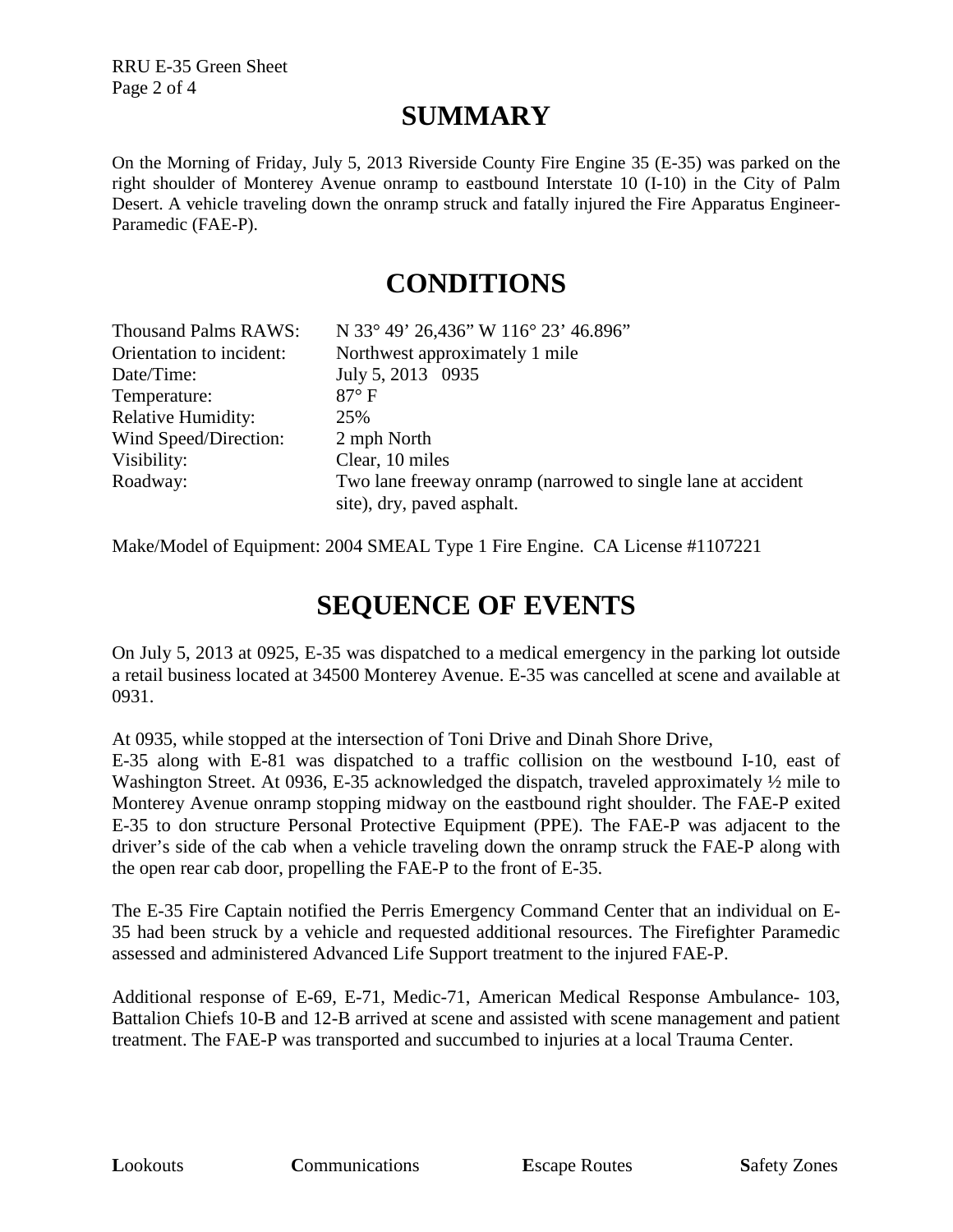RRU E-35 Green Sheet Page 3 of 4

# **INJURIES/DAMAGES**

The FAE-P suffered major blunt force trauma resulting in fatal injuries.

## **SAFETY ISSUES FOR REVIEW**

- $\triangleright$  Maintain situational awareness at all times.
- Review highway safety procedures, i.e., crew protection, warning devices, and traffic control.